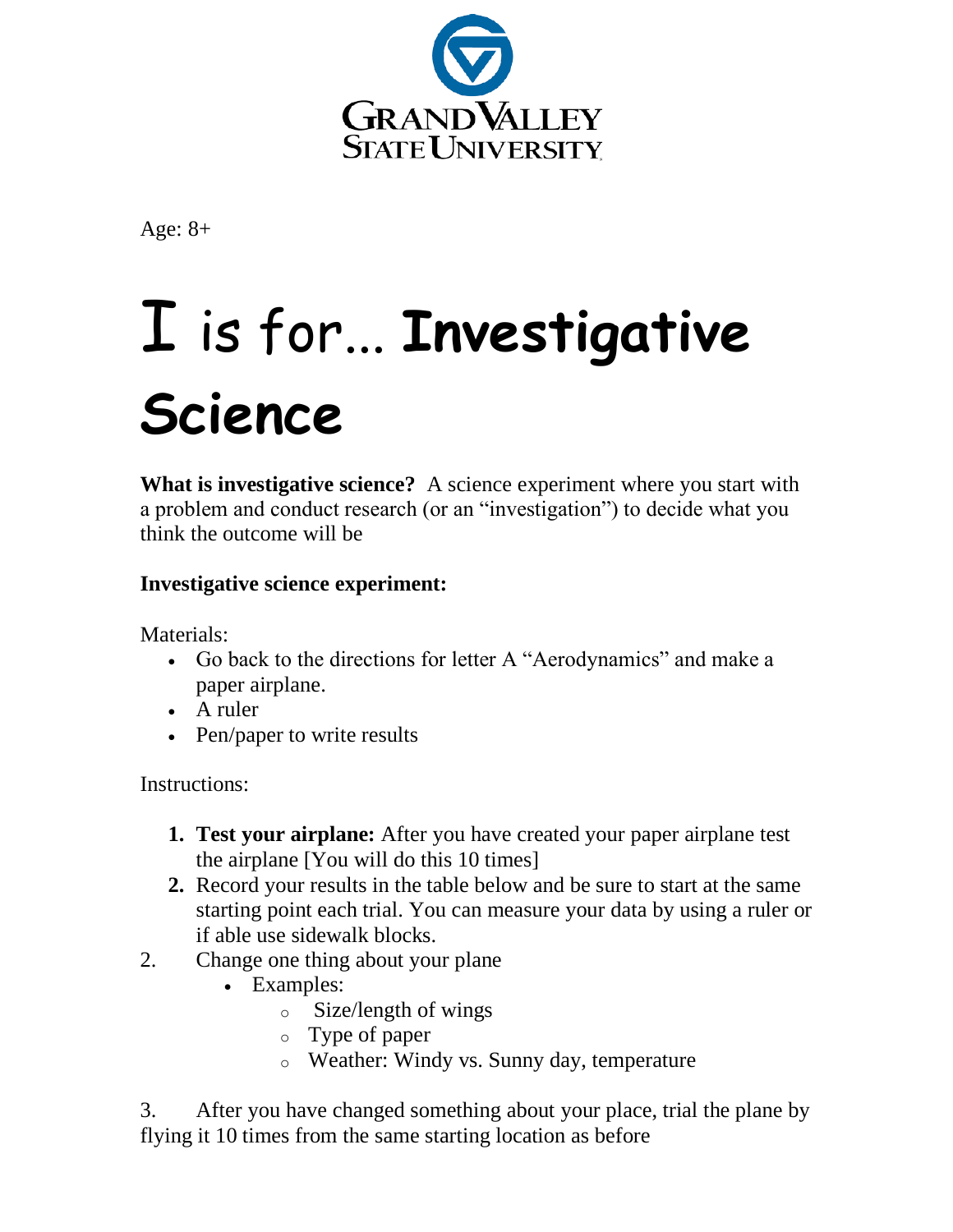## **4. Record your results in the table below from your 2nd trials**

- What worked well? What didn't?
- DId you notice any differences in how the plane flies when you changed one thing?
- Make observations about how your modification affected the performance compared to your original design

| <b>Students Name:</b>            |                        | <b>Original Design</b> | <b>Updated design</b> |
|----------------------------------|------------------------|------------------------|-----------------------|
|                                  | <b>Modification</b>    | None                   | What did you change?  |
|                                  | <b>Unit of Measure</b> |                        |                       |
| Distance Trial 1                 | Sidewalk squares       |                        |                       |
| Distance Trial 2                 | Sidewalk squares       |                        |                       |
| Distance Trial 3                 | Sidewalk squares       |                        |                       |
| Distance Trial 4                 | Sidewalk squares       |                        |                       |
| Distance Trial 5                 | Sidewalk squares       |                        |                       |
| Distance Trial 6                 | Sidewalk squares       |                        |                       |
| Distance Trial 7                 | Sidewalk squares       |                        |                       |
| <b>Distance Trial 8</b>          | Sidewalk squares       |                        |                       |
| Distance Trial 9                 | Sidewalk squares       |                        |                       |
| <b>Distance Trial</b><br>10      | Sidewalk squares       |                        |                       |
| Average:<br>$=(\text{Total}/10)$ |                        |                        |                       |

## **Job Exploration:**

**Design Engineer:** Is a type of engineer that is focused on the design process of an engineering product and/or discipline. Design engineers usually work on products and systems that involve adapting and using complex scientific and mathematical techniques.

## **Mechanical Engineer**: An engineer designs and

builds complex products, machines, and system. A mechanical engineer works with how things are made and how machines operate. They also